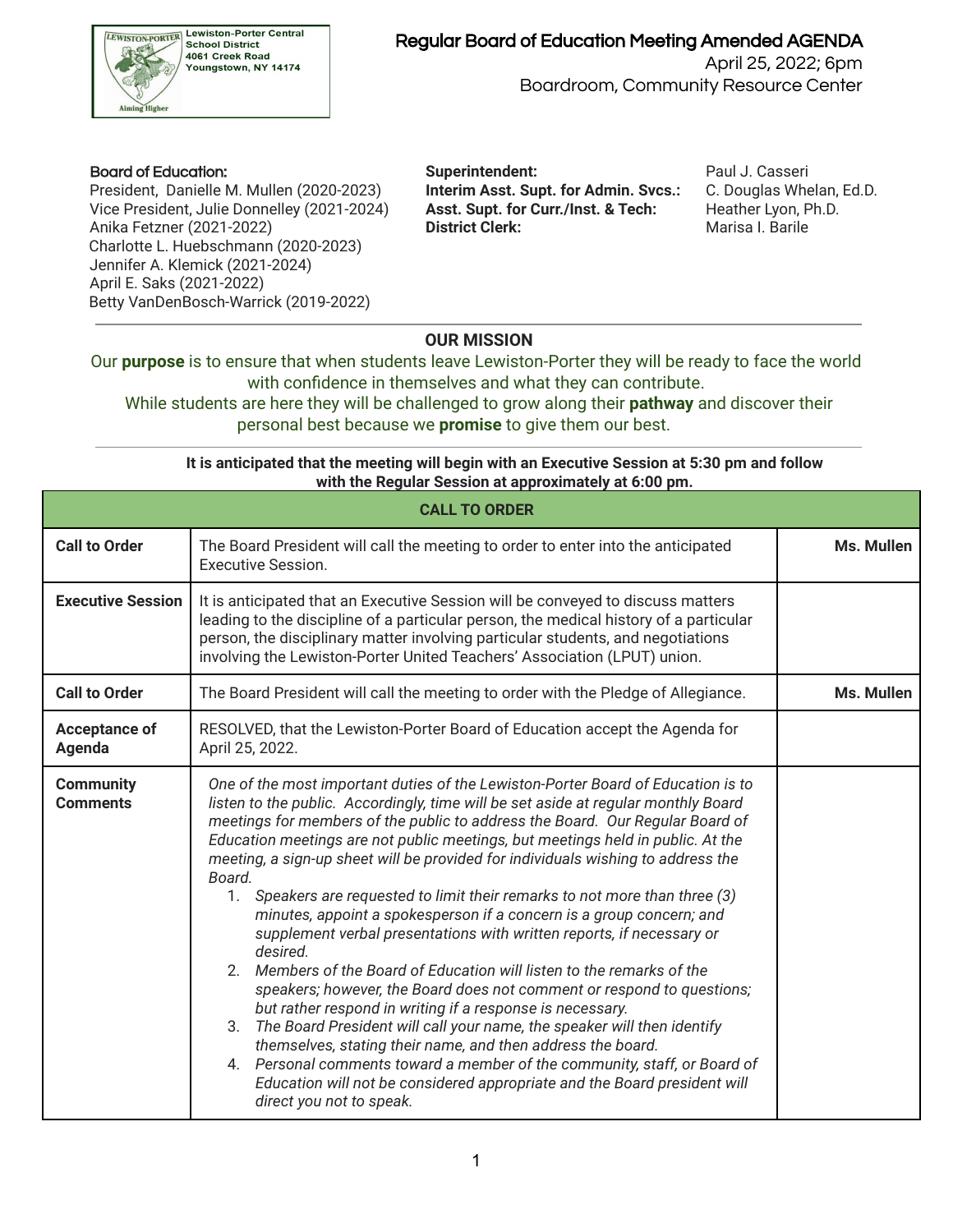Aiming Higher

 April 25, 2022; 6pm Boardroom, Community Resource Center

| <b>COMMITTEE &amp; BOARD REPORTS</b>       |                                                                                                                                              |                                                |  |  |  |  |
|--------------------------------------------|----------------------------------------------------------------------------------------------------------------------------------------------|------------------------------------------------|--|--|--|--|
| <b>Board Committee</b><br><b>Schedules</b> | 04/26/2022, Regular Meeting, (Component Districts meet to Vote on the<br>Orleans/Niagara BOCES Budget and Board Members) Google Meet 8:00 am |                                                |  |  |  |  |
|                                            | 04/27/2022, Facility Planning Committee meeting                                                                                              | Ms. Fetzner,<br>Ms. Huebschmann                |  |  |  |  |
|                                            | 04/29/2022, Policy Review Committee meeting                                                                                                  |                                                |  |  |  |  |
|                                            | 05/02/2022, District Key Communicators                                                                                                       | Ms. Klemick,<br>Ms. Huebschmann                |  |  |  |  |
|                                            | 05/05/2022, Strategic Planning Steering Committee                                                                                            | Ms. Mullen,<br>Ms. Saks,<br>Ms. Warrick        |  |  |  |  |
|                                            | 05/09/2022, Budget Hearing, Work Session, Meet the Candidates Night                                                                          |                                                |  |  |  |  |
|                                            | 05/11/2022, ON BOCES Board meeting                                                                                                           |                                                |  |  |  |  |
|                                            |                                                                                                                                              |                                                |  |  |  |  |
|                                            | 05/17/2022, Curriculum, Instruction & Assessment Review Council meeting                                                                      | Ms. Donnelley,<br>Ms. Huebschmann,<br>Ms. Saks |  |  |  |  |
|                                            | 05/23/2022, Superintendent Student Advisory Council                                                                                          | Mr. Casseri                                    |  |  |  |  |
|                                            | 05/23/2022, Regular Board meeting                                                                                                            |                                                |  |  |  |  |
| <b>Committee</b><br><b>Reports:</b>        | Town Hall Meeting:<br>Diversity, Equity, and Inclusion for all.                                                                              | Mr. Casseri                                    |  |  |  |  |
| <b>Administrative</b><br><b>Reports</b>    | Administrative Reports (PEC, IEC, HS reports submitted)<br>Middle School Principal - Monthly Calendar                                        | Mr. Auer                                       |  |  |  |  |
|                                            | Assistant Superintendent for Curriculum, Instruction & Tech.<br>Interim Assistant Superintendent for Administrative Services                 | Dr. Lyon<br>Dr. Whelan                         |  |  |  |  |
|                                            | Superintendent                                                                                                                               | Mr. Casseri                                    |  |  |  |  |
| <b>PRESENTATIONS</b>                       |                                                                                                                                              |                                                |  |  |  |  |
| <b>Presentation</b>                        | International Student Science Fair (ISSF) Presentation                                                                                       | Mr. Casseri,<br>Ms. Hinchcliffe                |  |  |  |  |
|                                            | Montante Solar Project Presentation                                                                                                          | Daniel Montante,<br><b>Montante Solar</b>      |  |  |  |  |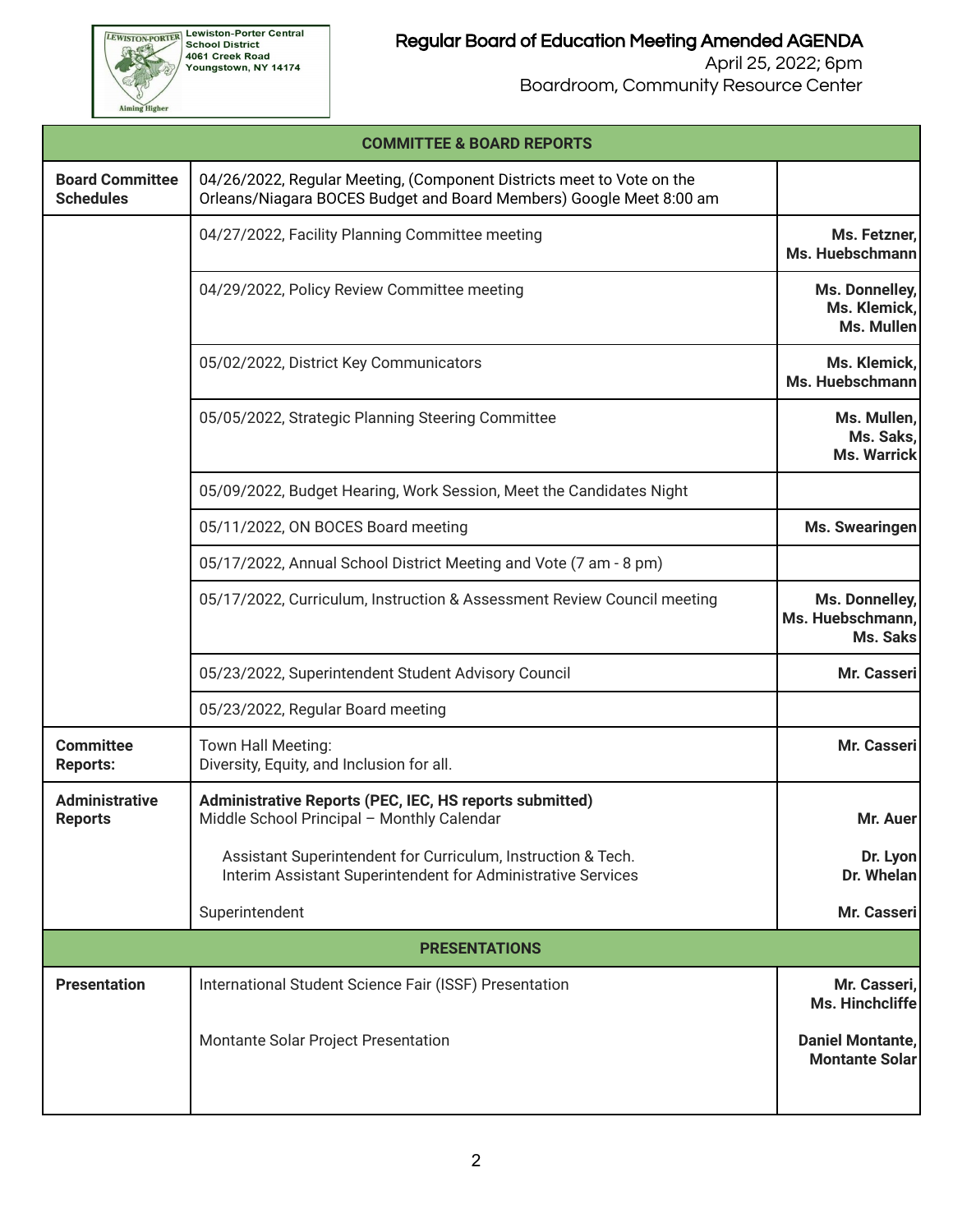Aiming Higher

| <b>BOARD OF EDUCATION INFORMATION</b>                                      |                                                                                                                                                                                                                                                                                                                                                                                                                                                                                                                                                                                      |                                                                                                               |  |  |  |
|----------------------------------------------------------------------------|--------------------------------------------------------------------------------------------------------------------------------------------------------------------------------------------------------------------------------------------------------------------------------------------------------------------------------------------------------------------------------------------------------------------------------------------------------------------------------------------------------------------------------------------------------------------------------------|---------------------------------------------------------------------------------------------------------------|--|--|--|
| <b>Board Member</b><br><b>Comments</b>                                     |                                                                                                                                                                                                                                                                                                                                                                                                                                                                                                                                                                                      | <b>Ms.Klemick</b><br>Ms. Saks<br><b>Ms. Warrick</b><br>Ms. Fetzner<br>Ms. Huebschmann<br><b>Ms. Donnelley</b> |  |  |  |
|                                                                            |                                                                                                                                                                                                                                                                                                                                                                                                                                                                                                                                                                                      | Ms. Mullen                                                                                                    |  |  |  |
|                                                                            | <b>DISTRICT OPERATIONS</b>                                                                                                                                                                                                                                                                                                                                                                                                                                                                                                                                                           |                                                                                                               |  |  |  |
| <b>Minutes</b>                                                             | <b>RESOLVED, that the Lewiston-Porter Board of Education approve the Minutes</b><br>from the 03/28/2022 Regular Board meeting, as submitted by the District Clerk.                                                                                                                                                                                                                                                                                                                                                                                                                   | $M-1$                                                                                                         |  |  |  |
| <b>Consent Agenda</b><br>for Financial<br><b>Operations</b>                | RESOLVED, that the Lewiston-Porter Board of Education approve the following,<br>Items NF-1 through NF-5, in the financial consent agenda as submitted by the<br>Administration:<br><b>Budget Status Reports</b><br><b>Treasurer's Report</b><br><b>Claims</b><br><b>Transfer History</b><br><b>Budget Transfers Pending Board Approval</b>                                                                                                                                                                                                                                           | $NF-1$<br>$NF-2$<br>$NF-3$<br>$NF-4$<br><b>NF-5</b>                                                           |  |  |  |
|                                                                            | <b>OLD BUSINESS</b>                                                                                                                                                                                                                                                                                                                                                                                                                                                                                                                                                                  |                                                                                                               |  |  |  |
| <b>No old Business</b>                                                     |                                                                                                                                                                                                                                                                                                                                                                                                                                                                                                                                                                                      |                                                                                                               |  |  |  |
| <b>NEW BUSINESS - ADMINISTRATION</b>                                       |                                                                                                                                                                                                                                                                                                                                                                                                                                                                                                                                                                                      |                                                                                                               |  |  |  |
| <b>Policy Revision</b><br><b>Acceptance of the</b><br><b>First Reading</b> | RESOLVED, at the first reading, that the Lewiston-Porter Board of Education<br>Accept the following policies;<br>Policy 3310, Public Access to Records<br>Policy 3320, Confidentiality of Computerized Information<br>Policy 3410, Code of Conduct on School Grounds<br>Policy 3411, Prohibition of Weapons on School Grounds<br>Policy 3412, Threats of Violence in School<br>Policy 3420, Non-Discrimination and Anti-Harassment in the School District<br>Policy 3421, Title IX Policy Against Sexual Harassment and Sex Discrimination<br>Policy 3510, Emergency School Closings | $NA-1$                                                                                                        |  |  |  |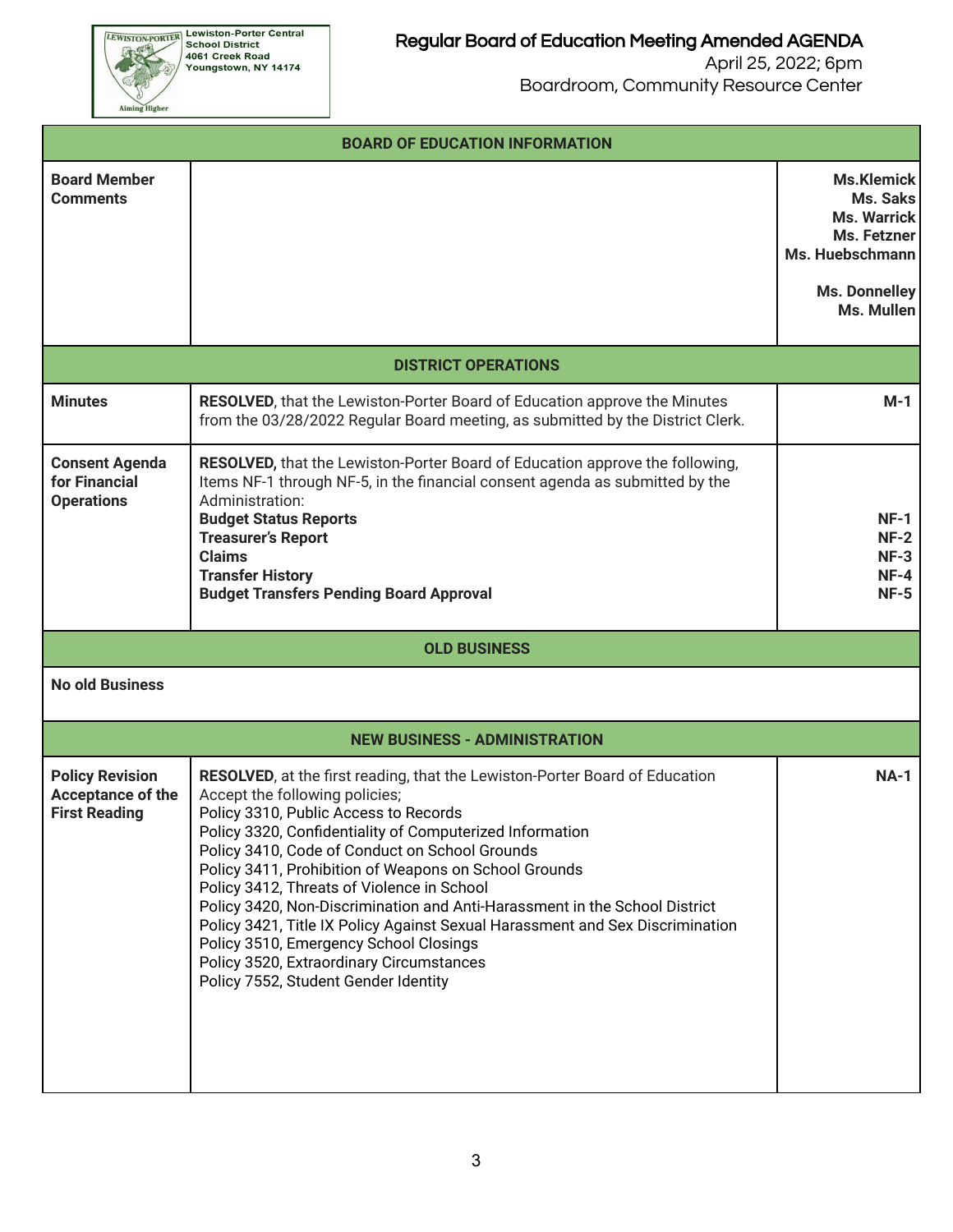# EEWISTON-PORTER Lewiston-Porter Central<br>School District<br>4061 Creek Road<br>Youngstown, NY 14174

Aiming Higher

# Regular Board of Education Meeting Amended AGENDA

April 25, 2022; 6pm

| <b>Policy Revision</b><br>Acceptance of the<br><b>Second Reading</b>                                                               | RESOLVED, at the second reading, that the Lewiston-Porter Board of Education<br>accept the following policies;<br>Policy 3121, School District Standards and Guidelines for Web Page Publishing<br>Policy 3122, Website Accessibility<br>Policy 3210, Visitors to the School<br>Policy 3215, Use of Service Animals<br>Policy 3230, Public Issues, Concerns, or Questions<br>Policy 3240, Student Participation<br>Policy 3250, Parent and Other School Support Organizations<br>Policy 3271, Solicitation of Charitable Donations<br>Policy 3272, Advertising in the Schools<br>Policy 3280, Use of School Facilities, Materials and Equipment<br>Policy 3290, Operation of Motor-Driven Vehicles on District Property | $NA-2$      |
|------------------------------------------------------------------------------------------------------------------------------------|-------------------------------------------------------------------------------------------------------------------------------------------------------------------------------------------------------------------------------------------------------------------------------------------------------------------------------------------------------------------------------------------------------------------------------------------------------------------------------------------------------------------------------------------------------------------------------------------------------------------------------------------------------------------------------------------------------------------------|-------------|
| Acceptance of the<br><b>ISSF Donations</b>                                                                                         | RESOLVED, upon the recommendation of the Superintendent of Schools, that the<br>Lewiston-Porter Board of Education accept the International Student Science Fair<br>Donations in the amount of \$35,000.00.                                                                                                                                                                                                                                                                                                                                                                                                                                                                                                             | $NA-3$      |
| <b>Approval of</b><br><b>Election Inspector</b>                                                                                    | RESOLVED, that the Board of Education, upon the recommendation of the<br>Superintendent of Schools, approve Barbara Landree to be selected as needed as<br>Elections Inspectors, for the May 17, 2022, vote/election.                                                                                                                                                                                                                                                                                                                                                                                                                                                                                                   | $NA-4$      |
| <b>Approval of</b><br><b>Amended</b><br><b>Montante Solar</b><br><b>Contract for</b><br><b>Energy Efficiency</b><br><b>Project</b> | RESOLVED, upon the recommendation of the Superintendent of Schools, that the<br>Lewiston-Porter Board of Education approve the Amended Montante Solar<br>Contract for the Energy Efficiency Project.                                                                                                                                                                                                                                                                                                                                                                                                                                                                                                                    | <b>NA-5</b> |
|                                                                                                                                    |                                                                                                                                                                                                                                                                                                                                                                                                                                                                                                                                                                                                                                                                                                                         |             |
|                                                                                                                                    | <b>PUPIL PERSONNEL</b>                                                                                                                                                                                                                                                                                                                                                                                                                                                                                                                                                                                                                                                                                                  |             |
| <b>Recommendations</b><br>for CSE Placement<br>and Amendments                                                                      | RESOLVED, upon the recommendation of the Superintendent of Schools, that the<br>Lewiston-Porter Board of Education accept the recommendations and amendments<br>of the Committee on Special Education and approve the authorization of funds to<br>implement the special education programs and services consistent with such<br>recommendations for the following:<br>2021/2022 School Year:<br>03/14/2022, 03/24/2022, 03/30/2022, 04/04/2022, 04/05/2022, 04/07/2022<br>2020/2021 School Year:<br>03/09/2022, 03/14/2022, 03/15/2022, 03/16/2022, 03/18/2022, 03/23/2022                                                                                                                                             | $NP-1$      |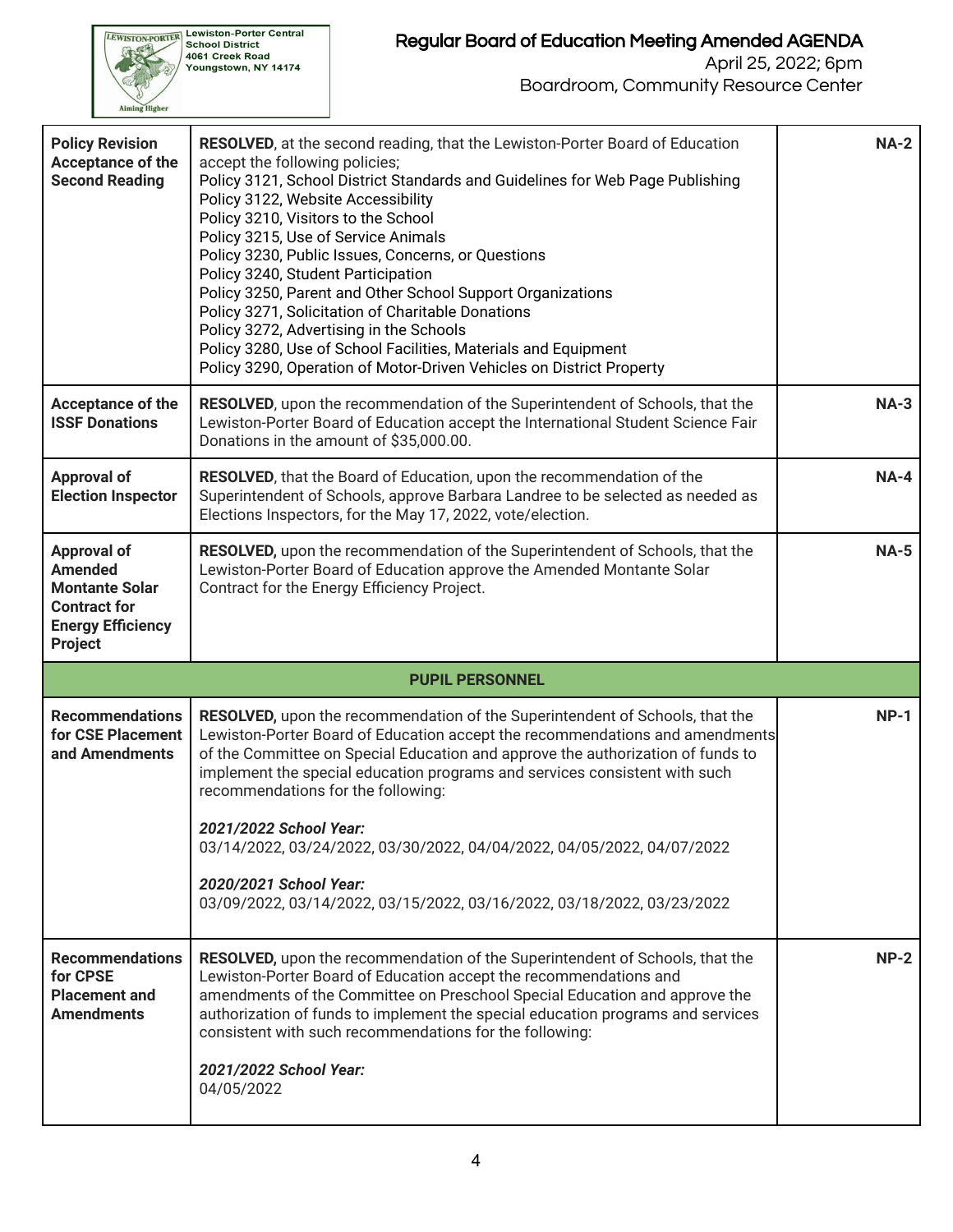EEWISTON-PORTER Lewiston-Porter Central<br>School District<br>4061 Creek Road<br>Youngstown, NY 14174

# Regular Board of Education Meeting Amended AGENDA

April 25, 2022; 6pm

Aiming Higher

|                                                                                                    |                                                                                                                                                                                                                                                                                                                                                                                                                                                                                                                                                                                                                                                                                                                                                                                                                                                                                                                                    |                     | <b>PERSONNEL - CONSENT AGENDA</b> |               |             |
|----------------------------------------------------------------------------------------------------|------------------------------------------------------------------------------------------------------------------------------------------------------------------------------------------------------------------------------------------------------------------------------------------------------------------------------------------------------------------------------------------------------------------------------------------------------------------------------------------------------------------------------------------------------------------------------------------------------------------------------------------------------------------------------------------------------------------------------------------------------------------------------------------------------------------------------------------------------------------------------------------------------------------------------------|---------------------|-----------------------------------|---------------|-------------|
| <b>Resignations/</b><br><b>Rescissions -</b><br><b>Instructional</b>                               | RESOLVED, upon the recommendation of the Superintendent of Schools, that the<br>Board of Education accept the consent agenda to discontinue the Paid<br>Administrative Leave for a Certified Staff Member which began on November 8,<br>2021 and was acted upon by the Board of Education on at its Regular Meeting<br>December 13, 2021.                                                                                                                                                                                                                                                                                                                                                                                                                                                                                                                                                                                          |                     |                                   |               | <b>PRI</b>  |
|                                                                                                    | <b>Name</b>                                                                                                                                                                                                                                                                                                                                                                                                                                                                                                                                                                                                                                                                                                                                                                                                                                                                                                                        | <b>Date</b>         | <b>Tenure</b>                     | <b>Reason</b> |             |
|                                                                                                    | Anita Dompkowski                                                                                                                                                                                                                                                                                                                                                                                                                                                                                                                                                                                                                                                                                                                                                                                                                                                                                                                   | April 1, 2022       | <b>Substitute Teacher</b>         | Termination   |             |
| <b>Non-Instructional</b>                                                                           |                                                                                                                                                                                                                                                                                                                                                                                                                                                                                                                                                                                                                                                                                                                                                                                                                                                                                                                                    |                     |                                   |               | <b>PRNI</b> |
|                                                                                                    | <b>Name</b>                                                                                                                                                                                                                                                                                                                                                                                                                                                                                                                                                                                                                                                                                                                                                                                                                                                                                                                        | <b>Date</b>         | <b>Position</b>                   | <b>Reason</b> |             |
|                                                                                                    | Marie George                                                                                                                                                                                                                                                                                                                                                                                                                                                                                                                                                                                                                                                                                                                                                                                                                                                                                                                       | June 24, 2022       | Cleaner                           | Retirement    |             |
|                                                                                                    | Sue Baer                                                                                                                                                                                                                                                                                                                                                                                                                                                                                                                                                                                                                                                                                                                                                                                                                                                                                                                           | July 31, 2022       | Account Clerk Steno.              | Retirement    |             |
|                                                                                                    | Lara Pallone                                                                                                                                                                                                                                                                                                                                                                                                                                                                                                                                                                                                                                                                                                                                                                                                                                                                                                                       | April 8, 2022       | Laborer (DL)                      | Resignation   |             |
|                                                                                                    |                                                                                                                                                                                                                                                                                                                                                                                                                                                                                                                                                                                                                                                                                                                                                                                                                                                                                                                                    |                     |                                   |               |             |
| Leaves -<br><b>Certified</b>                                                                       | RESOLVED, that the Board of Education accept the consent agenda that<br>authorizes the Superintendent of Schools to discontinue the paid Administrative<br>Leave for a Certified Staff Member which began on November 8, 2021, and was<br><b>PLI</b><br>acted upon by the Board of Education on December 13, 2021.<br>Further, the Superintendent of Schools is authorized to record the employee's<br>attendance status consistent with the collective Bargaining Agreement and<br>Board of Education policies.                                                                                                                                                                                                                                                                                                                                                                                                                   |                     |                                   |               |             |
| <b>Appointments -</b>                                                                              | RESOLVED, upon the recommendation of the Superintendent of Schools, that the<br>Lewiston-Porter Board of Education accept the consent agenda for Instructional<br>and Long-Term appointments. The probationary expiration date is tentative and<br>conditional only (unless extended in accordance with the law). Except to the<br>extent required by the applicable provisions of Section 3012 of the Education Law.<br>In order to be granted tenure the principal/teacher must receive composite or<br>overall annual professional performance review ratings pursuant to Section 3012-c<br>and/or 3012-d of the Education Law of either effective or highly effective in at least<br>three (3) of the four (4) preceding years, and if the principal/teacher receives an<br>ineffective composite or overall rating in the final year of the probationary period<br>the teacher shall not be eligible for tenure at that time. |                     |                                   |               |             |
|                                                                                                    | Name:                                                                                                                                                                                                                                                                                                                                                                                                                                                                                                                                                                                                                                                                                                                                                                                                                                                                                                                              | Christian Rajnisz   |                                   |               |             |
| <b>Instructional</b>                                                                               | <b>Placement:</b>                                                                                                                                                                                                                                                                                                                                                                                                                                                                                                                                                                                                                                                                                                                                                                                                                                                                                                                  | <b>High School</b>  |                                   |               |             |
|                                                                                                    | <b>Position:</b>                                                                                                                                                                                                                                                                                                                                                                                                                                                                                                                                                                                                                                                                                                                                                                                                                                                                                                                   | School Psychologist |                                   |               | PAI         |
|                                                                                                    | <b>Effective:</b>                                                                                                                                                                                                                                                                                                                                                                                                                                                                                                                                                                                                                                                                                                                                                                                                                                                                                                                  | 7/01/2022           |                                   |               |             |
| <b>Probationary Period:</b><br>7/01/2022 - 6/30/2026<br><b>Tenure Area:</b><br>School Psychologist |                                                                                                                                                                                                                                                                                                                                                                                                                                                                                                                                                                                                                                                                                                                                                                                                                                                                                                                                    |                     |                                   |               |             |
|                                                                                                    |                                                                                                                                                                                                                                                                                                                                                                                                                                                                                                                                                                                                                                                                                                                                                                                                                                                                                                                                    |                     |                                   |               |             |
|                                                                                                    |                                                                                                                                                                                                                                                                                                                                                                                                                                                                                                                                                                                                                                                                                                                                                                                                                                                                                                                                    |                     |                                   |               |             |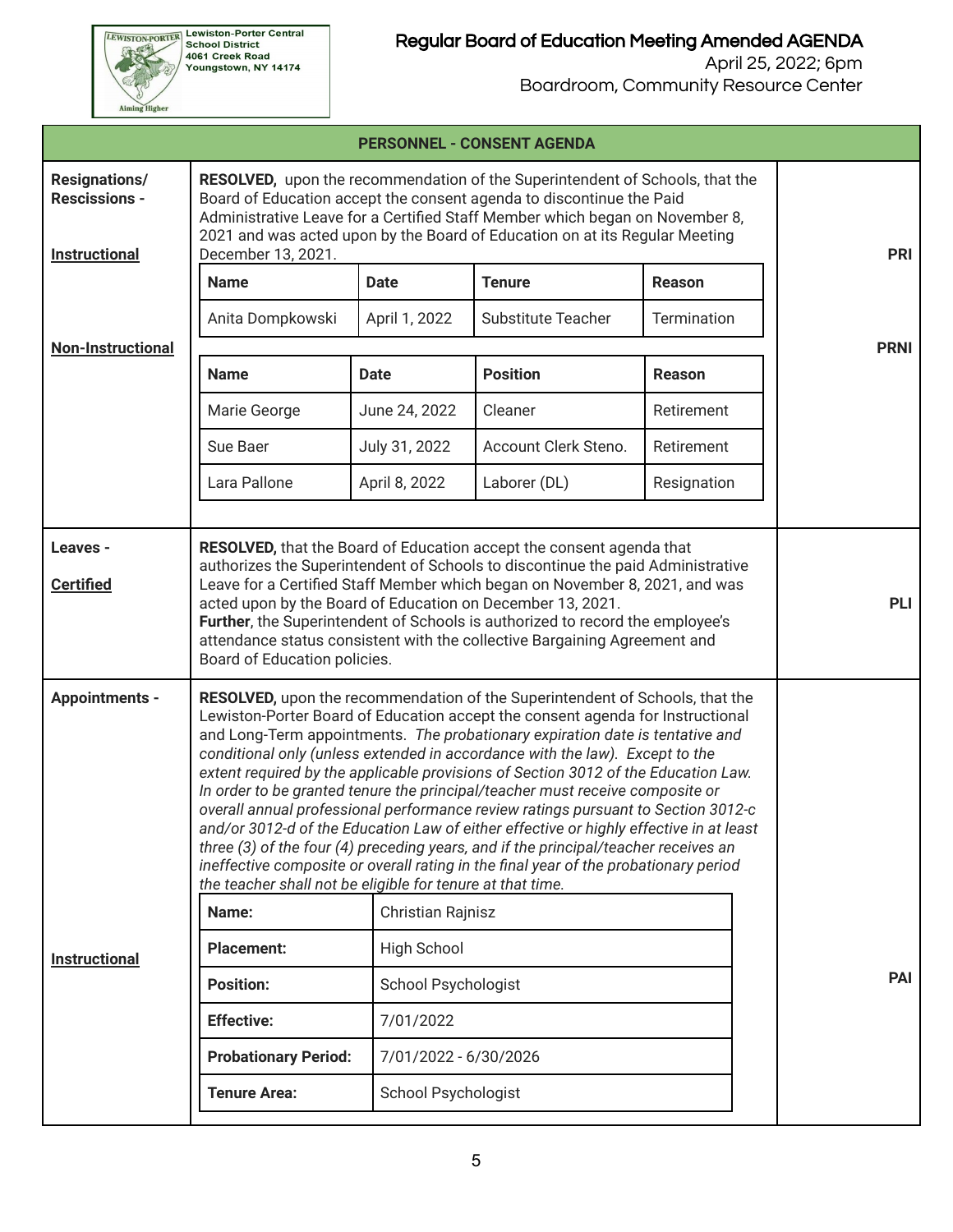

|                                                  | <b>Certification:</b>                                                                                                                                                            |                    | School Psychologist*                                                  |                            |  |             |  |
|--------------------------------------------------|----------------------------------------------------------------------------------------------------------------------------------------------------------------------------------|--------------------|-----------------------------------------------------------------------|----------------------------|--|-------------|--|
|                                                  | Degree:                                                                                                                                                                          |                    | Master's*                                                             |                            |  |             |  |
|                                                  | Step:                                                                                                                                                                            | $\overline{2}$     |                                                                       |                            |  |             |  |
| Salary:                                          |                                                                                                                                                                                  |                    | \$45,850                                                              |                            |  |             |  |
|                                                  |                                                                                                                                                                                  |                    | *Degree conferral and Certification pending: Anticipated for May 2022 |                            |  |             |  |
|                                                  | Name:                                                                                                                                                                            |                    | <b>Rachel Stiffen</b>                                                 |                            |  |             |  |
|                                                  | <b>Placement:</b>                                                                                                                                                                |                    | Intermediate Education Center/Middle School                           |                            |  |             |  |
|                                                  | <b>Position:</b>                                                                                                                                                                 |                    | School Psychologist                                                   |                            |  |             |  |
|                                                  | <b>Effective:</b>                                                                                                                                                                |                    | 7/01/2022                                                             |                            |  |             |  |
|                                                  | <b>Probationary Period:</b>                                                                                                                                                      |                    | 7/01/2022 - 6/30/2026                                                 |                            |  |             |  |
|                                                  | <b>Tenure Area:</b>                                                                                                                                                              |                    | School Psychologist                                                   |                            |  |             |  |
|                                                  | <b>Certification:</b>                                                                                                                                                            |                    | School Psychologist*                                                  |                            |  |             |  |
|                                                  | Degree:                                                                                                                                                                          |                    | Master's*                                                             |                            |  |             |  |
|                                                  | Step:                                                                                                                                                                            | $\overline{2}$     |                                                                       |                            |  |             |  |
|                                                  | Salary:                                                                                                                                                                          |                    | \$45,850                                                              |                            |  |             |  |
|                                                  | *Degree conferral and Certification pending: Anticipated for May 2022                                                                                                            |                    |                                                                       |                            |  |             |  |
|                                                  | Name:                                                                                                                                                                            |                    | Christopher Conway                                                    |                            |  |             |  |
| Internship                                       | <b>Position:</b>                                                                                                                                                                 |                    | School Psychologist Internship                                        |                            |  | <b>PAII</b> |  |
|                                                  | <b>Time Period:</b>                                                                                                                                                              |                    | 9/01/2022 - 6/30/2023                                                 |                            |  |             |  |
|                                                  | <b>University:</b>                                                                                                                                                               | Niagara University |                                                                       |                            |  |             |  |
|                                                  | Master's; School Psychology<br>Degree program:                                                                                                                                   |                    |                                                                       |                            |  |             |  |
| <b>Internship Supervisor:</b><br><b>Stipend:</b> |                                                                                                                                                                                  |                    | Dr. Michael F. Lewis                                                  |                            |  |             |  |
|                                                  |                                                                                                                                                                                  |                    | \$15,000                                                              |                            |  |             |  |
| <b>Appointments -</b>                            | RESOLVED, upon the recommendation of the Superintendent of Schools, that the<br>Board of Education accept the consent agenda for the following 2021-2022<br>annual appointments. |                    |                                                                       |                            |  |             |  |
|                                                  | <b>Name</b>                                                                                                                                                                      | <b>Appointment</b> |                                                                       | <b>Stipend/Salary</b>      |  | <b>PAA</b>  |  |
| <b>Instructional</b>                             | Kyle Hurtgam                                                                                                                                                                     |                    | Homebound Instructional Tutor                                         | \$23.62 hourly/per student |  |             |  |
|                                                  | <b>Christine Hoover</b>                                                                                                                                                          |                    | Homebound Instructional Tutor                                         | \$23.62 hourly/per student |  |             |  |